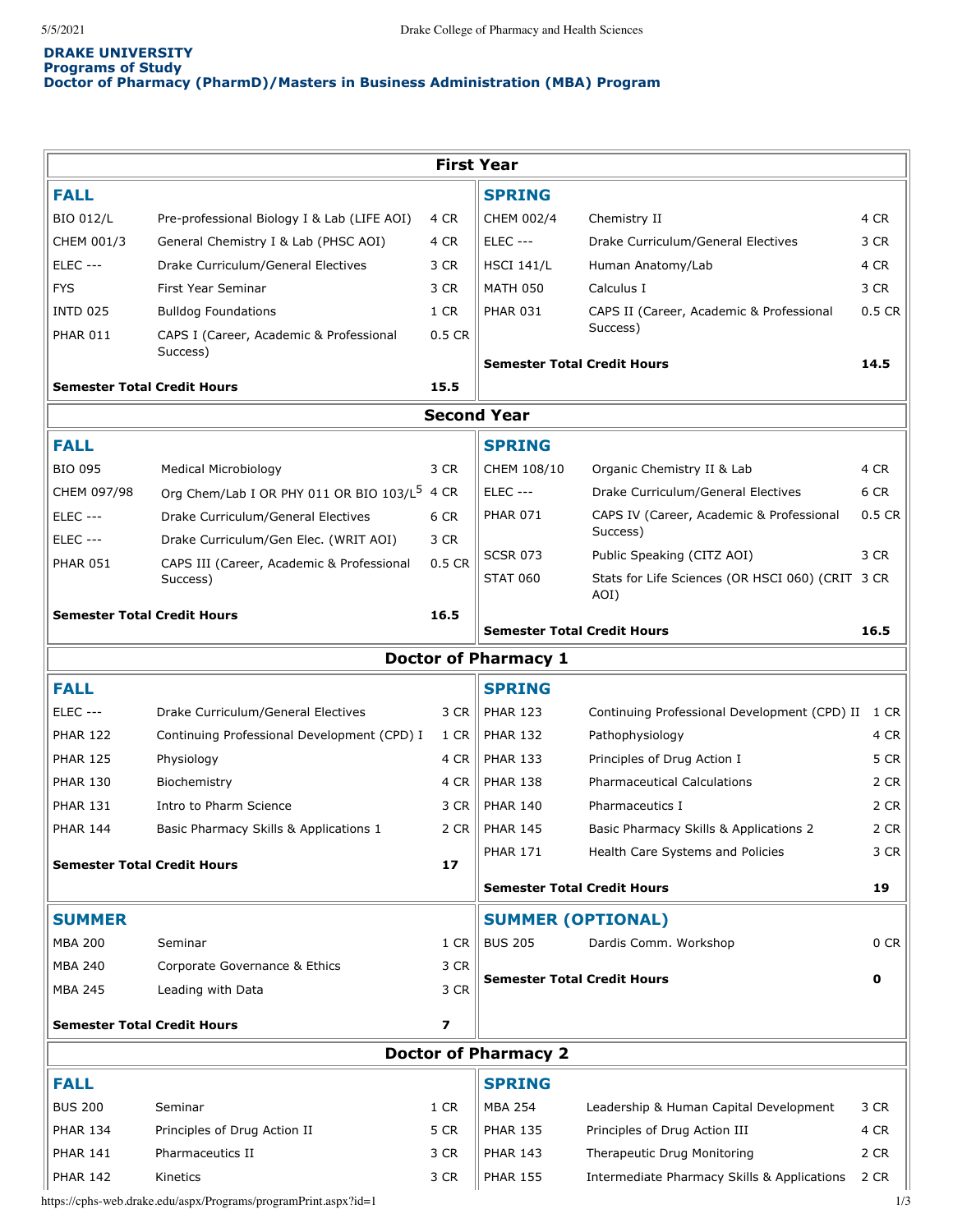| 5/5/2021                                         |                                                    |                                    | Drake College of Pharmacy and Health Sciences |                                              |        |  |  |  |
|--------------------------------------------------|----------------------------------------------------|------------------------------------|-----------------------------------------------|----------------------------------------------|--------|--|--|--|
| <b>PHAR 149</b>                                  | Immunizations                                      | 1 CR                               |                                               | II                                           |        |  |  |  |
| <b>PHAR 154</b>                                  | Intermediate Pharmacy Skills & Applications I 2 CR |                                    | <b>PHAR 168</b>                               | Continuing Professional Development (CPD)    | 1.5 CR |  |  |  |
| <b>PHAR 167</b>                                  | Continuing Professional Development (CPD)<br>III   | 1.5 CR                             | <b>PHAR 169</b>                               | IV<br>Nonprescription Therapies              | 3 CR   |  |  |  |
| <b>PHAR 172</b>                                  | Literature Evaluation Methods                      | 3 CR                               | <b>PHAR 190</b>                               | Therapeutics I                               | 3 CR   |  |  |  |
|                                                  |                                                    |                                    |                                               |                                              |        |  |  |  |
| <b>Semester Total Credit Hours</b>               |                                                    | 19.5                               | <b>Semester Total Credit Hours</b>            |                                              | 18.5   |  |  |  |
| <b>SUMMER</b>                                    |                                                    |                                    |                                               |                                              |        |  |  |  |
| <b>BUS 200</b>                                   | Seminar                                            | 1 CR                               |                                               |                                              |        |  |  |  |
| <b>MBA 242</b>                                   | Evaluating Organizational Performance              | 3 CR                               |                                               |                                              |        |  |  |  |
| <b>MBA 253</b>                                   | Enhancing Firm Value                               | 3 CR                               |                                               |                                              |        |  |  |  |
| <b>Semester Total Credit Hours</b>               |                                                    | $\overline{\phantom{a}}$           |                                               |                                              |        |  |  |  |
| <b>Doctor of Pharmacy 3</b>                      |                                                    |                                    |                                               |                                              |        |  |  |  |
| <b>FALL</b>                                      |                                                    |                                    | <b>SPRING</b>                                 |                                              |        |  |  |  |
| <b>MBA 256</b>                                   | Information Technology and services                | 3 CR                               | <b>MBA 251</b>                                | Creating Customer Value                      | 3 CR   |  |  |  |
|                                                  | Operations                                         |                                    | <b>PHAR 162</b>                               | Pharmacy Law & Ethics                        | 3 CR   |  |  |  |
| <b>MBA 257</b>                                   | Project Management                                 | 3 CR                               | <b>PHAR 173</b>                               | Applied Social and Administrative Pharmacy   | 3 CR   |  |  |  |
| <b>PHAR 174</b>                                  | Management in Pharmacy                             | 3 CR                               | <b>PHAR 176</b>                               | Continuing Professional Development (CPD) VI | 2 CR   |  |  |  |
| <b>PHAR 175</b>                                  | Continuing Professional Development (CPD) V        | 2 CR                               | <b>PHAR 185</b>                               | Advanced Pharmacy Skills & Applications II   | 2 CR   |  |  |  |
| <b>PHAR 184</b>                                  | Advanced Pharmacy Skills & Applications I          | 2 CR                               | <b>PHAR 192</b>                               | Therapeutics III                             | 5 CR   |  |  |  |
| <b>PHAR 191</b>                                  | Therapeutics II                                    | 5 CR                               |                                               |                                              |        |  |  |  |
| <b>Semester Total Credit Hours</b><br>18         |                                                    | <b>Semester Total Credit Hours</b> |                                               | 18                                           |        |  |  |  |
| <b>SUMMER</b>                                    |                                                    |                                    |                                               |                                              |        |  |  |  |
| <b>MBA 260</b>                                   | <b>Strategic Business Processes</b>                | 3 CR                               |                                               |                                              |        |  |  |  |
| <b>Semester Total Credit Hours</b>               |                                                    | 3                                  |                                               |                                              |        |  |  |  |
| Doctor of Pharmacy 4 (12 months/May through May) |                                                    |                                    |                                               |                                              |        |  |  |  |
|                                                  |                                                    |                                    |                                               |                                              |        |  |  |  |
| <b>FALL</b>                                      |                                                    |                                    | <b>SPRING</b>                                 |                                              |        |  |  |  |
| <b>PHAR 285</b>                                  | Rotations                                          | 22 CR                              | <b>PHAR 285</b>                               | Rotations                                    | 18 CR  |  |  |  |
| <b>Semester Total Credit Hours</b><br>22         |                                                    |                                    | <b>Semester Total Credit Hours</b>            |                                              | 18     |  |  |  |
| <b>Total Program Hours: 230</b>                  |                                                    |                                    |                                               |                                              |        |  |  |  |

# **Program Notes:**

RECOMENDED SUMMER COURSE WORK: Students who wish to complete both degrees in the four professional years will need to plan to complete MBA courses during the summer sessions. This program requires a careful selection of courses for the MBA degree as electives in the pharmacy curriculum. Students may enroll in additional summer coursework or complete final MBA courses after PharmD completion. If the dual curriculum requires more than 18 credit hours in the fall or spring semesters, a credit fee waiver will be requested on the student's behalf. If students wish to take beyond the required credit hours for the semester, they will need to request an "Over 18 Hours Request Form," which can be found in the Forms Library, and the additional course work will not qualify for an overload fee waiver.

A total of 211 credits are required to complete the pharmacy degree.

Students will be expected to complete the Drake Curriculum requirements. Drake Curriculum requirements not fulfilled through required course work: Artistic Experience, Engaged Citizen, Historical Foundations (2 courses), Global and Cultural Understanding, and Written Communication.

Professional electives (5 cr.) are satisfied by MBA course work (6 cr. for P1 students entering Fall 2019 and prior); MBA Area of Specialization is satisfied by pharmacy course work.

**Professional Electives Policy:** Core curricula of CPHS degree programs may require professional elective courses that permit exploration of and/or advanced study in areas of professional interest within the student's primary degree. Professional electives provide the student with an opportunity to not only pursue areas of intellectual interest, but also to develop an individual "brand" that may benefit them in their professional or academic future. Students who desire to have a nonapproved electives count toward professional elective credit should apply for an exception to program policy prior to taking the course whenever possible. Professional electives must be taken for a grade unless the course is designed as credit/no credit. Students should refer to their degree audit for determination of the total number of required professional electives. Students should review the **[student handbook](https://www.drake.edu/cphs/handbookspolicies/)** for the complete professional elective policy and details specific to their degree program.

Must complete GMAT/GRE and be admitted to the MBA program prior to enrolling in MBA courses. Following completion of 90 credit hours and admission into the